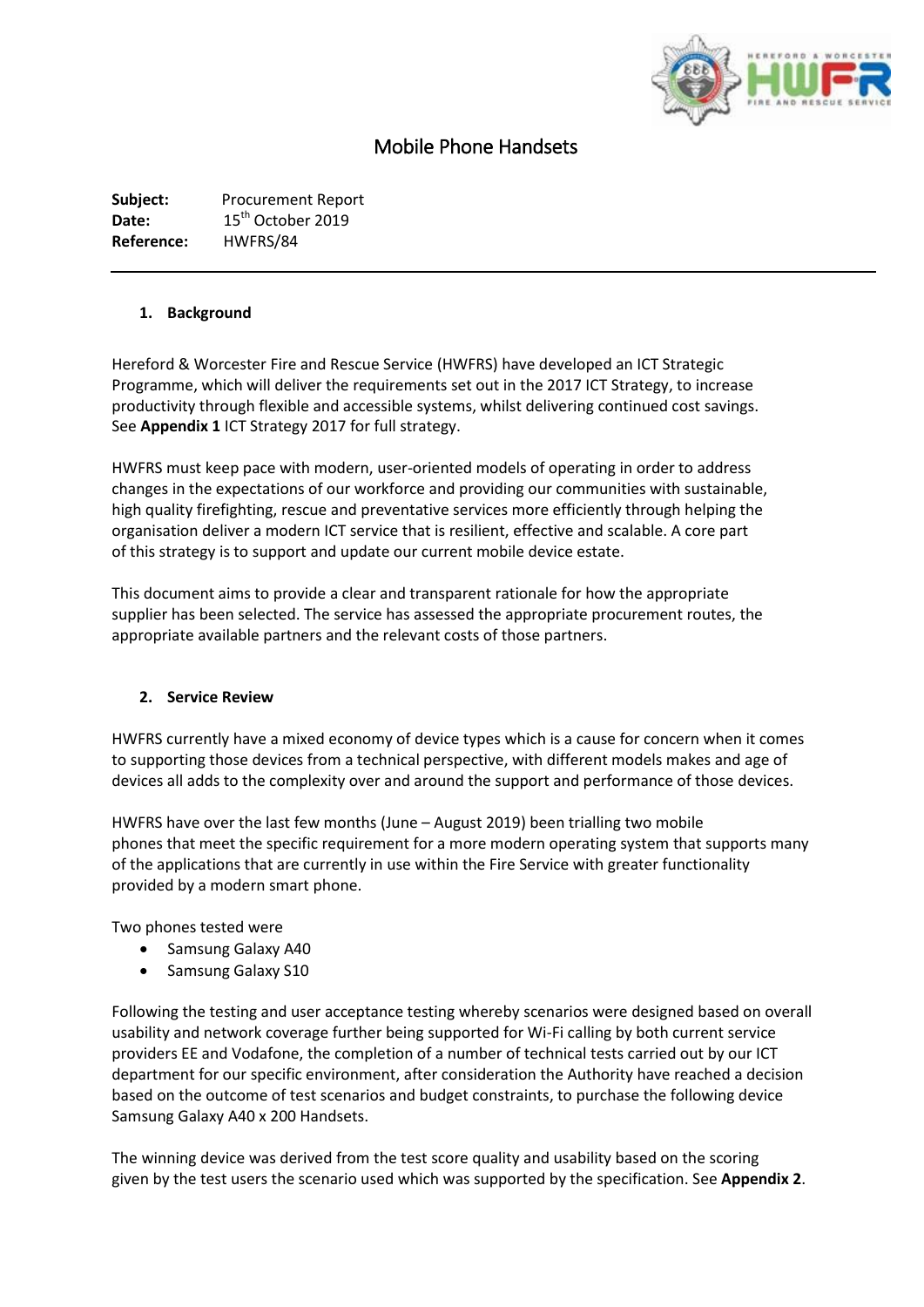The Authority requires a one off purchase for the supply and delivery 200x Samsung Galaxy A40 Mobile Phones with access to parts & spares.

## **3. Procurement**

Based on our requirement there is a compliant government framework that can meet our requirements, therefore legitimately negating the need to undergo a quotation exercise. Crown Commercial Services (CCS), RM3733 Technology Service 2 Framework; Lot 6- Catalogue. CCS, a national public sector procurement framework, it offers a wide range of options and suppliers with heavily discounted public sector specific products. This framework complies with all appropriate and relevant legal requirements.

The catalogue offers an extensive range of commoditised technology hardware and software products sourced through an online catalogue via a direct award platform; this offers a best of breed approach to product information, search, selection and purchasing.

In order to achieve the best price the catalogue's intelligent search function has been built to meet the direct award on price evaluation. Therefore although the Service see a list of suppliers prices which match our requirement, the service is only allowed to buy at the lowest price- depending on stock availability.

## 4. Recommended Decision

It is recommended that Banner Group Limited is directly awarded from the catalogue for the purchase of the 200x Samsung Galaxy A40- Black mobile phones.

Contract Value for HWFRS in 2018/19 is £34,276; Purchased on 09/10/2019

# **5. Project Efficiencies**

HWFRS has benefited from using the Catalogue as it is: quick and easy to use, no sign up fee, and prices are benchmarked daily.

The Authority also made non cashable savings due to using the catalogue and not having to run a full tender process, which can involve an extensive and lengthy process with high demands on staff and additional risks of legal challenge from suppliers.

The chosen device type and manufacturer also bring us in line with our alliance partner (Shropshire Fire and Rescue Service; (SFRS)) this will aid future joint procurement should further phones be required.

# **6. Full Audit trail (including Specification/Scoring matrix)**

[http://sharepoint1/sites/Procurement/Contracts/ICT/HWFRS84%20Mobile%20Phones/Forms/Al](http://sharepoint1/sites/Procurement/Contracts/ICT/HWFRS84%20Mobile%20Phones/Forms/AllItems.aspx?RootFolder=%2Fsites%2FProcurement%2FContracts%2FICT%2FHWFRS84%20Mobile%20Phones%2FSamsung%20A40&FolderCTID=0x0120001A09D81CB900914FB12A9DDCC3E43456&View=%7b8F665E2A-F88D-4C9F-AD7F-3F13C695C77F%7d) [lItems.aspx?RootFolder=%2Fsites%2FProcurement%2FContracts%2FICT%2FHWFRS84%20Mobil](http://sharepoint1/sites/Procurement/Contracts/ICT/HWFRS84%20Mobile%20Phones/Forms/AllItems.aspx?RootFolder=%2Fsites%2FProcurement%2FContracts%2FICT%2FHWFRS84%20Mobile%20Phones%2FSamsung%20A40&FolderCTID=0x0120001A09D81CB900914FB12A9DDCC3E43456&View=%7b8F665E2A-F88D-4C9F-AD7F-3F13C695C77F%7d) [e%20Phones%2FSamsung%20A40&FolderCTID=0x0120001A09D81CB900914FB12A9DDCC3E434](http://sharepoint1/sites/Procurement/Contracts/ICT/HWFRS84%20Mobile%20Phones/Forms/AllItems.aspx?RootFolder=%2Fsites%2FProcurement%2FContracts%2FICT%2FHWFRS84%20Mobile%20Phones%2FSamsung%20A40&FolderCTID=0x0120001A09D81CB900914FB12A9DDCC3E43456&View=%7b8F665E2A-F88D-4C9F-AD7F-3F13C695C77F%7d) [56&View={8F665E2A-F88D-4C9F-AD7F-3F13C695C77F}](http://sharepoint1/sites/Procurement/Contracts/ICT/HWFRS84%20Mobile%20Phones/Forms/AllItems.aspx?RootFolder=%2Fsites%2FProcurement%2FContracts%2FICT%2FHWFRS84%20Mobile%20Phones%2FSamsung%20A40&FolderCTID=0x0120001A09D81CB900914FB12A9DDCC3E43456&View=%7b8F665E2A-F88D-4C9F-AD7F-3F13C695C77F%7d)

**Appendix 1-** ICT Strategy